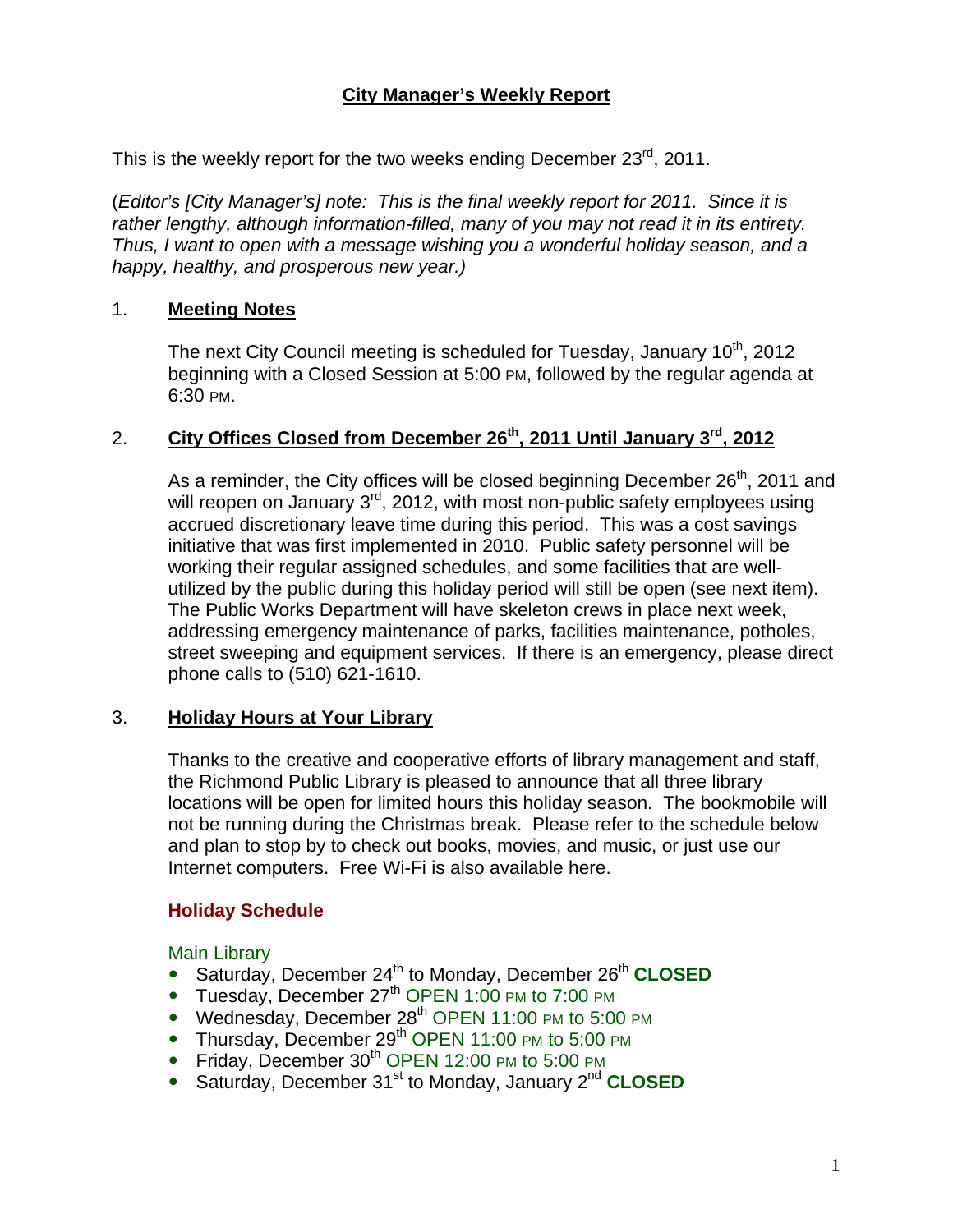Branch Libraries -- West Side and Bayview

- Monday, December 26<sup>th</sup> CLOSED
- Tuesday, December  $27<sup>th</sup>$  OPEN 1:00 PM to 7:00 PM
- Wednesday, December  $28<sup>th</sup>$  OPEN 1:00 PM to 5:00 PM
- Thursday, December  $29<sup>th</sup>$  OPEN 1:00 PM to 5:00 PM
- Friday, December 30<sup>th</sup> to Monday, January 2<sup>nd</sup> CLOSED

#### 4. **Highly-Touted Mobility Innovator Coming to Richmond in 2012**

Named by San Francisco Business Times as number 24 of the "Fastest Growing Bay Area Private Companies of 2011," and by Time Magazine as "One of the 50 Best Innovations in 2010" (for their eLEGS), **Ekso Bionics** recently signed a lease to move their operations to Richmond (the Ford Point Building) in early April 2012.

Ekso Bionics, founded in Berkeley in 2005, creates exoskeletons that augment strength and endurance for people with lower extremity mobility issues, including people with spinal cord injuries. By forging partnerships with world-class institutions like UC Berkeley, the Department of Defense, and the Lockheed Martin Corporation - as well as ten of the nation's leading rehabilitation centers - Ekso Bionics has developed intelligent, bionic exoskeletons that actually allow wheelchair users to stand and walk!

Ekso Bionics will initially occupy 34,000 square feet at Ford Point. With a staff of 63 at present, they are projecting an increase to more than 80 employees by the end of 2012. The principals of the company feel that Richmond is the ideal place to expand and further enhance the exceptional quality of their products.

The City of Richmond's Office of Economic Development, with excellent work by Thomas Mills, and the Employment & Training Department helped provide information to Ekso Bionics in support of their location decision.

### 5. **City of Richmond Employees 2011 Charitable Giving Campaign Final Results**

As you may recall, the City of Richmond employees have an annual campaign that allows employees to voluntarily contribute to charitable non-profit organizations on a one-time basis or through payroll deductions. This year's campaign effort at the City of Richmond was once again an outstanding success, raising a total of **\$43,705.00** for the following organizations:

- 
- 
- 
- Friends of Richmond Library **Construction**<br>Local Independent Charities
- Local Independent Charities (representing various local nonprofit groups
- United Way
- Bay Area Black United Fund Richmond/El Cerrito Firefighters Toy Program
- Community Health Charities **Community Health Charities Richmond Police Activities League (PAL)**<br>Friends of Disabled Children **Communisty Richmond Public Library Foundation** 
	- Richmond Public Library Foundation<br>• Richmond Youth Academy
	-
	- Richmond Police Explorers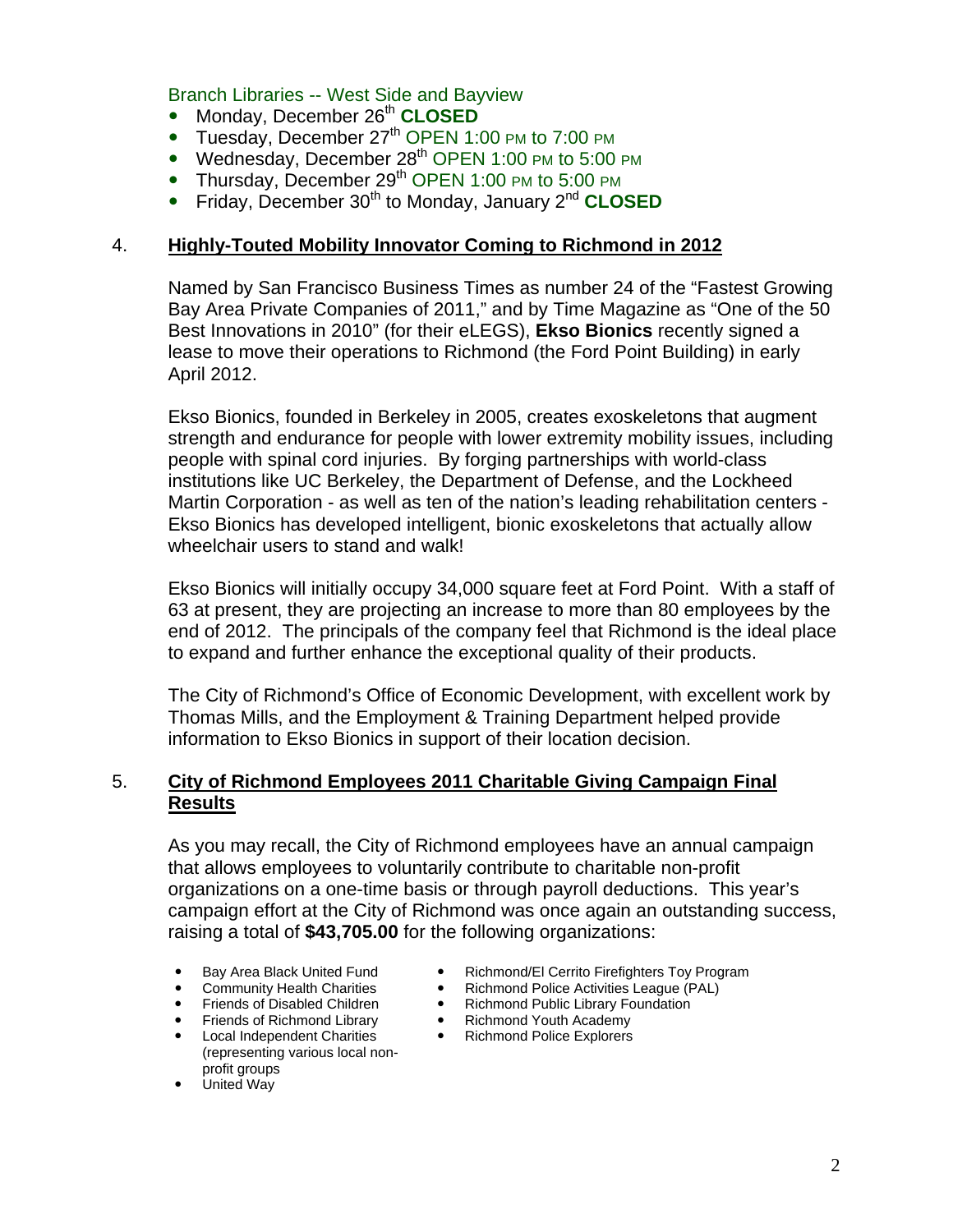This amount was an **increase of \$10,450.00** from last year's total contributions of \$33,255.00. Thank you City of Richmond staff for your generosity!

A special thank you, also, to Theresa Austin, who coordinates this city-wide effort, and to all of the departmental representatives who work with Theresa to make this program successful.

# 6. **Celebration of 50th Anniversary of Shimada, Japan – Richmond, California Sister City Relationship**

Last week, with activities spanning from late Thursday, December 15<sup>th</sup> through Saturday, December 17<sup>th</sup>, Councilmembers Nat Bates and Corky Boozé led a small but spirited delegation to Shimada, Japan to participate in the celebration of the 50<sup>th</sup> anniversary of the Sister City relationship between Shimada and Richmond. The celebration was highlighted by a formal anniversary commemoration ceremony that was attended by local dignitaries and elected officials. Two of the highlights of this commemoration were speeches by former Shimada Mayor Mori and Councilmember Nat Bates.

Mayor Mori, who was the Mayor of Shimada in 1961 when the Sister City relationship with Richmond was formally established, is now 101 years of age. (One of the highlights of our visit to Shimada was visiting Mayor Mori at his home; he is still very sharp and reminisced with great fondness of the many relationships that he formed with the Richmond community.) While he was not able to personally attend the formal commemoration event, he prepared a letter which was read to the audience of several hundred people by his grandson, Yoshinori Mori, that included the following remarks:

*World War II was the most senseless act that mankind has committed with the power of the state. I believe that the souls of millions and millions of people that had to sacrifice their invaluable lives because of the War were seeking "World Peace" from the bottom of their heart. When the War was over, Dwight Eisenhower, who was the Supreme Commander of the Allied Powers in Europe at that time, made a magnificent proposal. He lamented the devastations of the War and said "It is the states that cause war, not the cities" and proposed the affiliations of sister cities throughout the world. The importance of the friendship of the sister city program that was established in 1961 between the City of Richmond and the City of Shimada is based on this fundamental concept, and the spirit of the citizens of both cities has nurtured the concept and made it flourish as magnificently as the statement made by Eisenhower… It is wonderful, indeed, that former Richmond Mayor Nathaniel Bates and Richmond city officials are here to visit Shimada today as "friendship envoys". I have just turned one hundred and one years old now, and … I take a great pride to have served this wonderful sister city relationship with deep appreciation of the activities and support from the members of the Friendship Association... I hope and pray for your peace of mind and for the success of all the upcoming events.*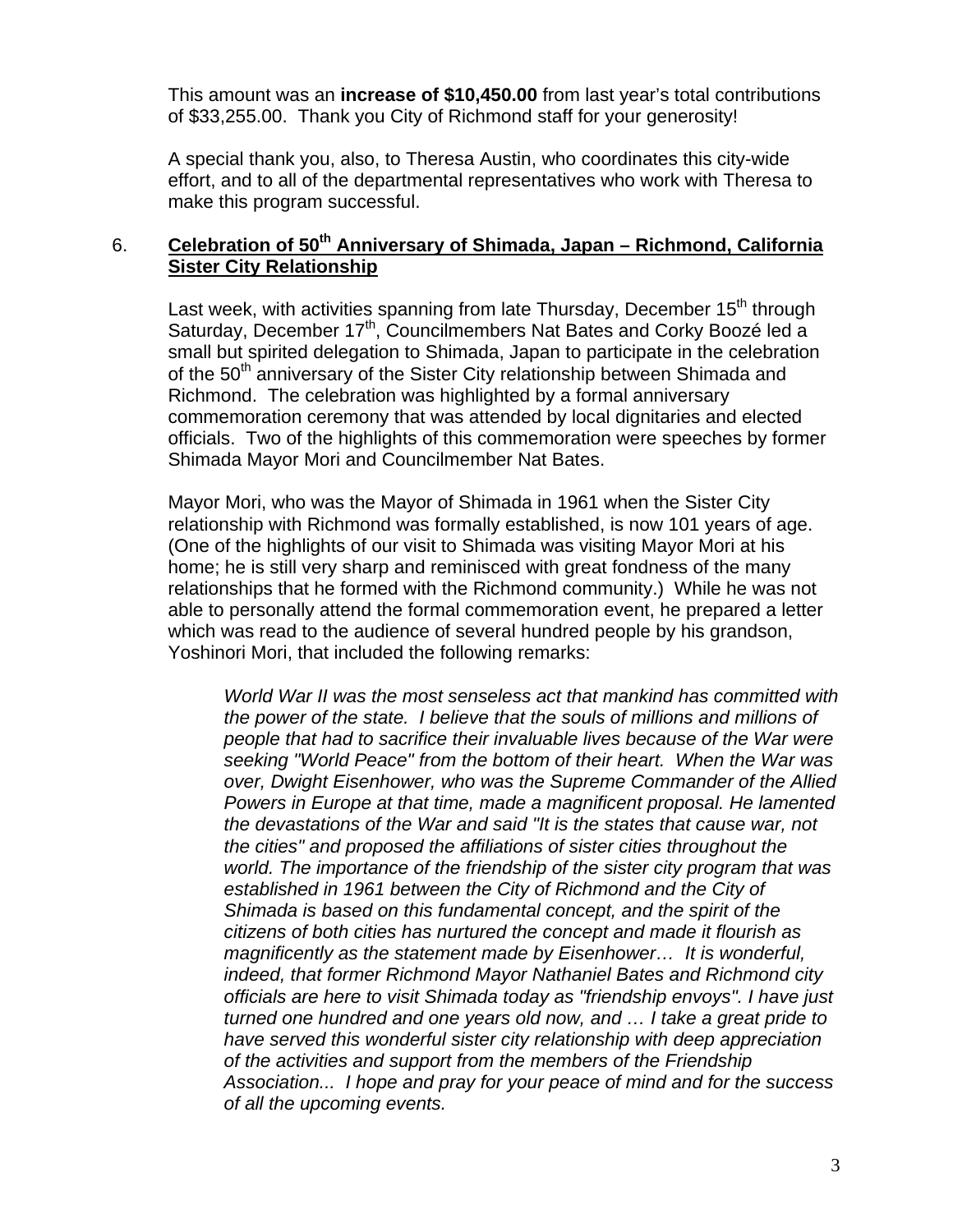Councilmember Bates represented the Richmond community, with a speech that said, in part:

*… Fifty years is a tremendous milestone to have achieved together, and I am so pleased that Mayor Mori, who in 1962 established this relationship along with the late Richmond Mayor "Hap´ Bradley, is present to observe this anniversary. I wonder if Mayor Mori believed fifty years ago that our Sister City relationship would endure so long. Knowing Mayor Mori now for so many years, and knowing the optimism within his heart, I have to believe that he did. Mayor Mori, the Richmond community, together with your own Shimada community, thank you for your lifetime of dedication, commitment, leadership and friendship.* 

*Certainly, much has changed during the past 50 years. There are those that observe that the world has become smaller than ever before, with nations and cultures travelling and communicating with one another on a daily basis in our global economy.* 

*Many say that it is technology that has brought us together, and it is clear that computers, e-mail, smart phones, "twitter," and the like – technology that could have only been dreamed of when our Sister City relationship was formed 50 years ago – have made communication much more simple now than ever before.* 

*Most of us would agree that technology is important and has simplified our ability to keep in touch with one another since Mayor Mori and I were elected to public office many years ago. Yet, we have always observed that the world is, in fact, a very small place. And, it was this Sister City relationship that emphasized that fact to both of us and to others.* 

*We have found, no matter how far apart in miles our cities are, no matter how long the plane ride is from the United States to Japan, and no matter how different our languages may be, that when we are able to speak directly to one another, share a meal, a smile, and a laugh, the bridge across the Pacific seems like a footbridge that only takes a very few steps to cross. And, when we can reach our hands across the vast space of the Pacific Ocean and, with profound friendship, shake the hands of our colleagues here in Shimada, it is clear to me that the world is a very small and wonderful place…* 

*In closing, I offer congratulations to both the City of Shimada and the City of Richmond for these 50 years of friendship and commitment to one another. And I also offer a challenge to the members of our respective communities – and especially to our next generation – to continue to nurture this friendship. Always keep in mind, the work – and hearts – of the founders of this relationship and do honor to that spirit. The world will undoubtedly continue to change over the next many years, but it is my hope, and my sincere belief, that, 50 years from now, the leaders of Richmond and Shimada will gather together again in celebration of our*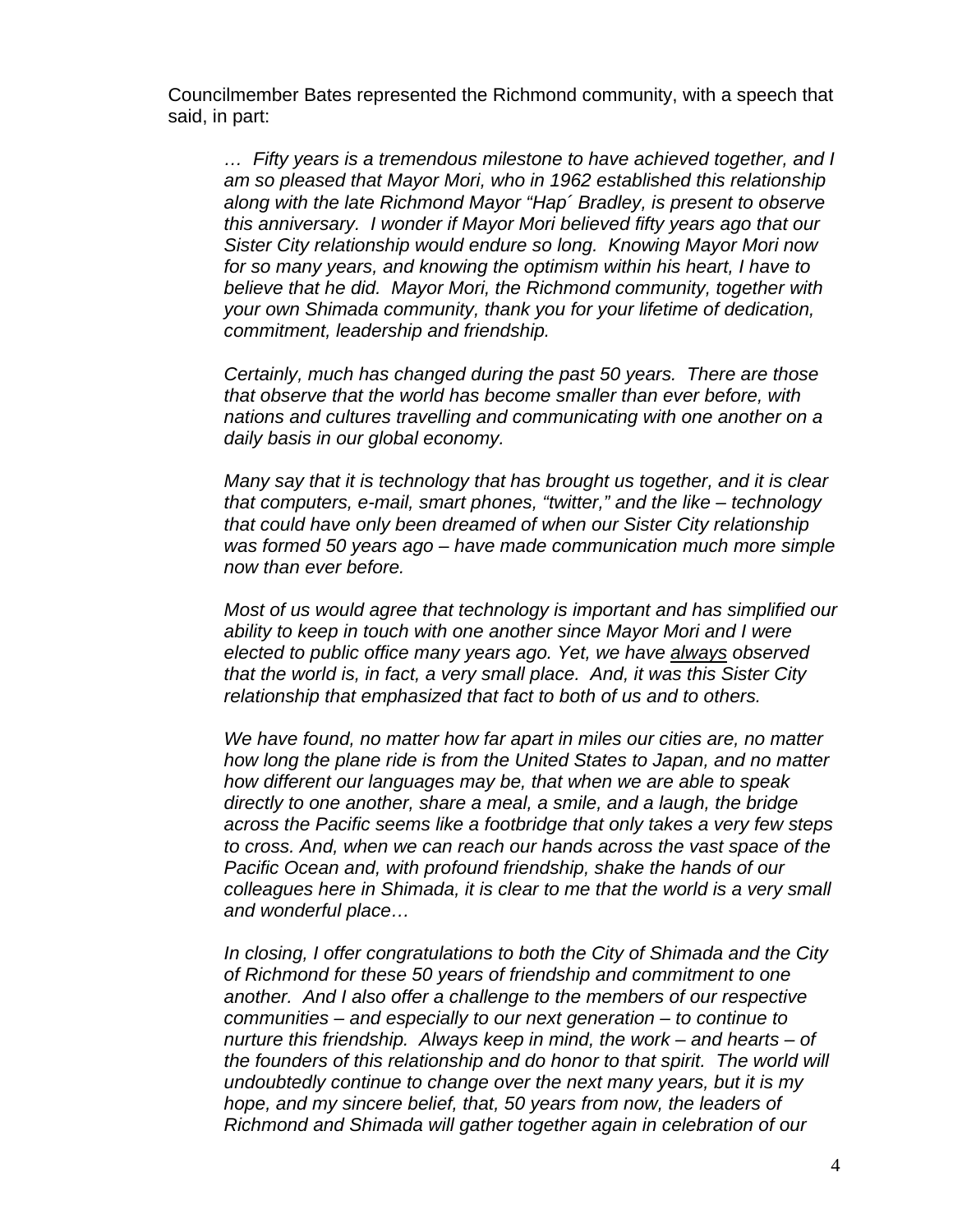100<sup>th</sup> anniversary. And during that celebration, do not be surprised if *Mayor Mori, Mayor Sakurai and I are there to greet you.* 

*Thank you for your continued kindness and friendship.*



Former Shimada Mayor Mori at 101 Years of Age



Current Shimada Mayor Sakurai and Councilmember Bates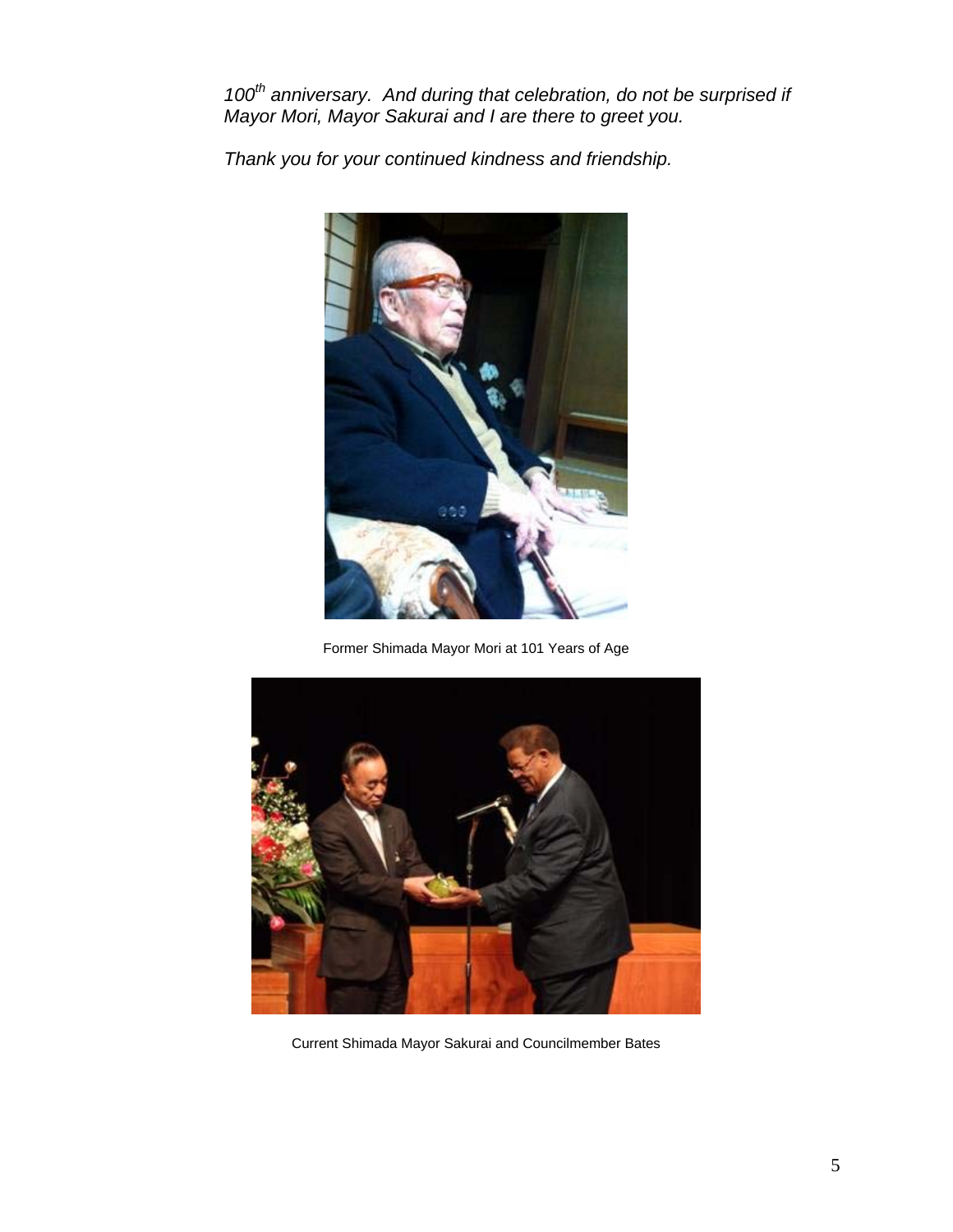

Councilmember Boozé making tea in traditional fashion.



Councilmembers Bates and Boozé with members of the Shimada Friendship Association

### 7. **Richmond Recovery Solar and Energy Upgrade Rebates**

The City's  $R^3$  (Richmond Recovery Rebates) is beginning to produce results across Richmond by improving energy efficiency and making solar energy attainable for all residents. Making these upgrades to homes improves residents' comfort and saves them money on energy costs, all while reducing GHG emissions and helping the environment.  $R<sup>3</sup>$  is supporting the local economy by requiring that at least one third of all work is completed by RichmondBUILD graduates.  $R<sup>3</sup>$  also provides income qualifying solar, any income solar and energy upgrade rebates.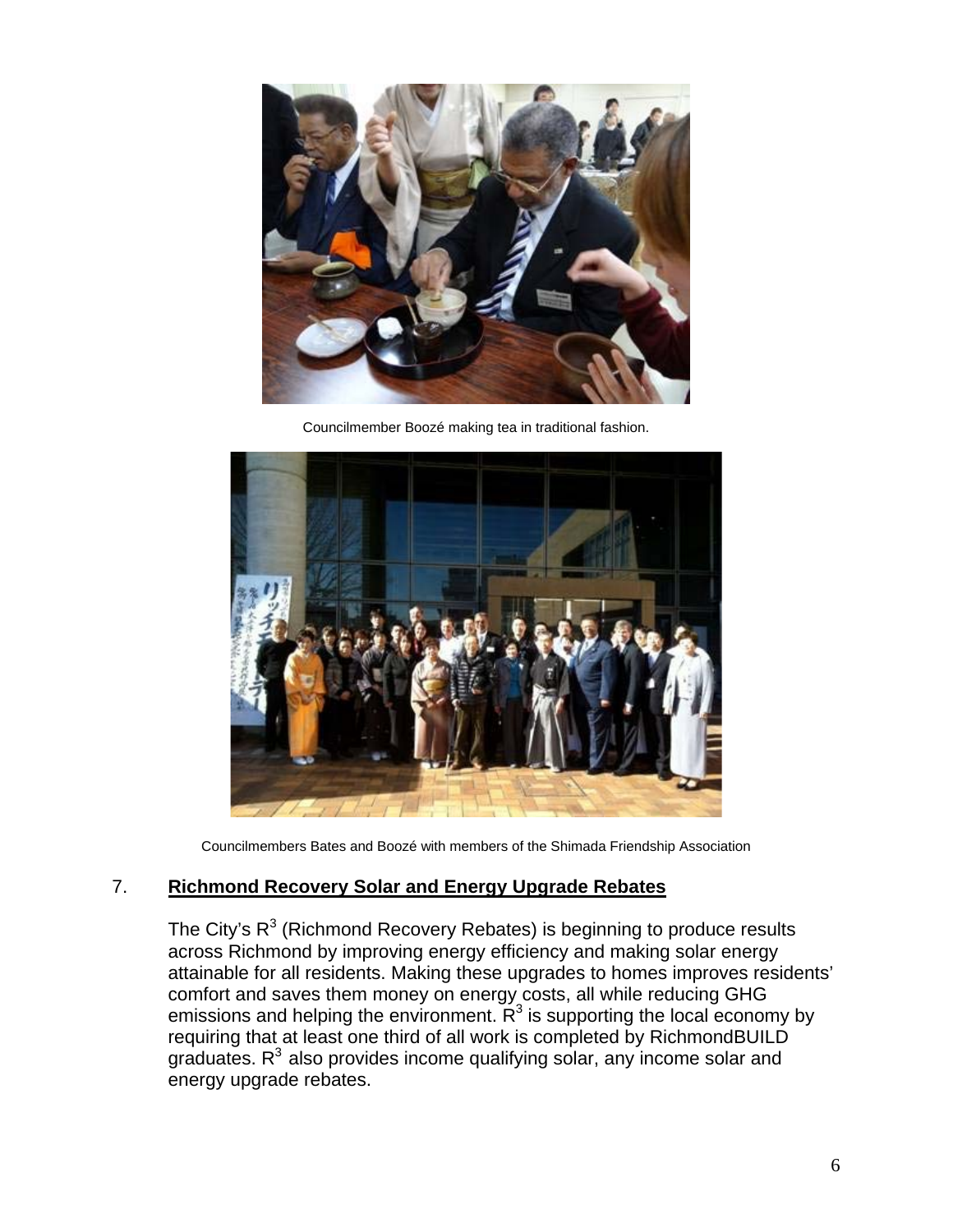# R<sup>3</sup> Solar for Income Qualifying Households

Four Richmond homes received free solar power systems this week. The projects were funded primarily by the State's Single-family Affordable Solar Homes program with supplemental funding provided by the  $R<sup>3</sup>$  program. The City has 40 homeowners currently enrolled in the  $R<sup>3</sup>$  program to receive free installations by spring of 2012.

# R<sup>3</sup> Solar for Any Income Households

All Richmond residents can participate in the  $R<sup>3</sup>$  solar program for any income households. Thus far, the program has completed five solar installations with three solar installations reserved and set to complete in early 2012. The average rebate amount awarded by  $R^3$  program is \$5,000.

The income qualifying program has already reached capacity, but there are still spaces available for any income residents to receive generous solar rebates. Funding for the program is limited, so do not miss your chance to make your home more energy efficient or solar powered. More information can be obtained by visiting [www.richmondenvironment.org](http://www.richmondenvironment.org/) or by calling the City's Environmental Initiatives Division at (510) 620-5537.

# R<sup>3</sup> Energy Upgrade California for Any Income Households

The City is highly encouraging residents to participate in the  $R<sup>3</sup>$  Energy Upgrade California program to take advantage of all the stimulus rebates available. Richmond residents can qualify for up to \$16,000 in rebates from  $R^3$ , PG&E and Contra Costa County. Thus far, the  $R^3$  program has enrolled 16 homes for home assessments and upgrades. The first step in participating is to visit [www.energyupgradeca.org](http://www.energyupgradeca.org/) to obtain information about rebates and a list of certified local contractors to perform a home assessment and plan your home energy upgrade.



*Iron Triangle Neighborhood: The Corral family is excited to save money and help the environment, as a RichmondBUILD graduate is installing solar panels on their roof.*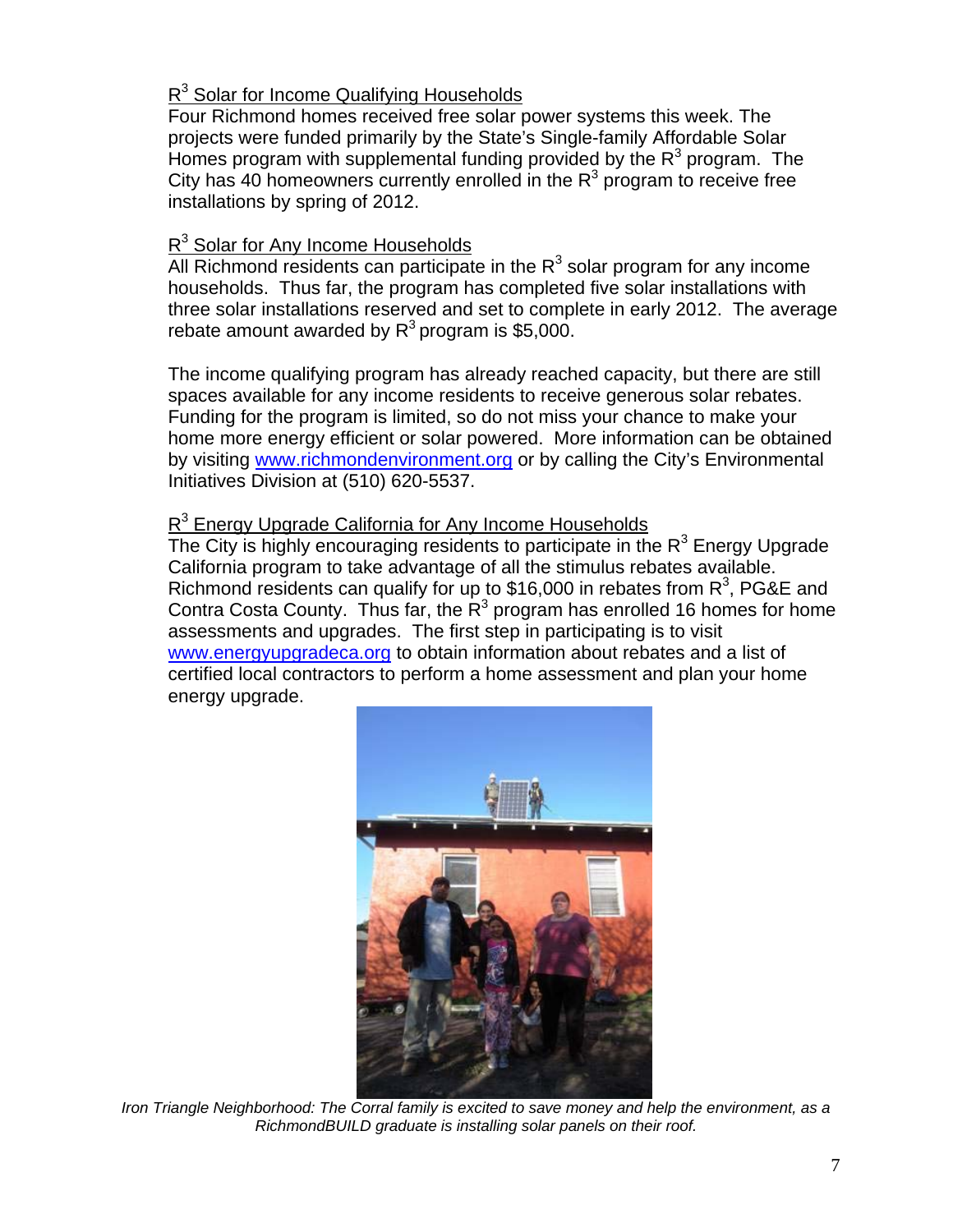### 8. **Contra Costa College President McKinley Williams Retires**

It should not go unnoticed in this report that, after 21 years of dedicated service, Contra Costa College is saying farewell to a man that has not only touched the lives of students but touched the lives of faculty and staff members. On December 31<sup>st</sup>, Contra Costa College President McKinley Williams will be retiring.

President Williams, better known as "Mack" around the college, began working at Contra Costa College in 1990 as the Dean of Instruction; being appointed President in 2006. It was during Williams' presidency that the college was branded as "the premier community college right in your back yard," and it was his determination and leadership brought about many successes. Whether it was recommending Contra Costa College to teens and adults at community events or walking with students on their way to class, Williams' dedication to Contra Costa College could be seen everywhere he went. Congratulations to President Williams on his well-earned retirement!

#### 9. **Library & Cultural Services Updates**

Diary of a Wimpy Kid: Cabin Fever: As of December 14<sup>th</sup>, there were 114 requests at the Richmond Public Library for Jeff Kinney's newest book in the Diary of a Wimpy Kid series, *Cabin Fever*. This is in addition to the 49 copies currently checked out! Kinney's books are funny and poignant, with lots of black and white illustrations, perfect for 3<sup>rd</sup> graders and up. Children's librarians are available to help children find enjoyable books to read for fun, as well as books and other materials to help with school reports. Children's Room staff may be reached at (510) 620-6557, or visit our catalog online at <http://rosie.ci.richmond.ca.us/>.

GED Test Success Stories: This past quarter, Richmond's Literacy for Every Adult Program (LEAP) enrolled 65 new students for basic literacy and GED preparation. Our first GED Spanish intensive program, in partnership with the multicultural Institute of Berkeley, resulted in three graduates. The program will resume in January. The LEAP fast track program in the afternoon, suited for learners willing to work long hours of study at LEAP and at home, enrolled 30 students last quarter. Of these students, 13 were given GED scholarships to take the GED test, and 100% of them passed. This reaffirms the old adage that hard work and consistency does have a positive effect. A graduation ceremony will be held on January 26<sup>th</sup> for all learners who passed their GED since July of 2011. Congratulations to all the graduates!

Poetry Takes Center Stage: "Richmond Writes!" the poetry writing contest, now in its second year, is sponsored and produced by the Arts & Culture Commission. The awards presentation took place at the City Council meeting on October 25<sup>th</sup>, and was part of the annual celebration of National Arts & Humanities Month. Richmond Writes! drew an outpouring of haiku from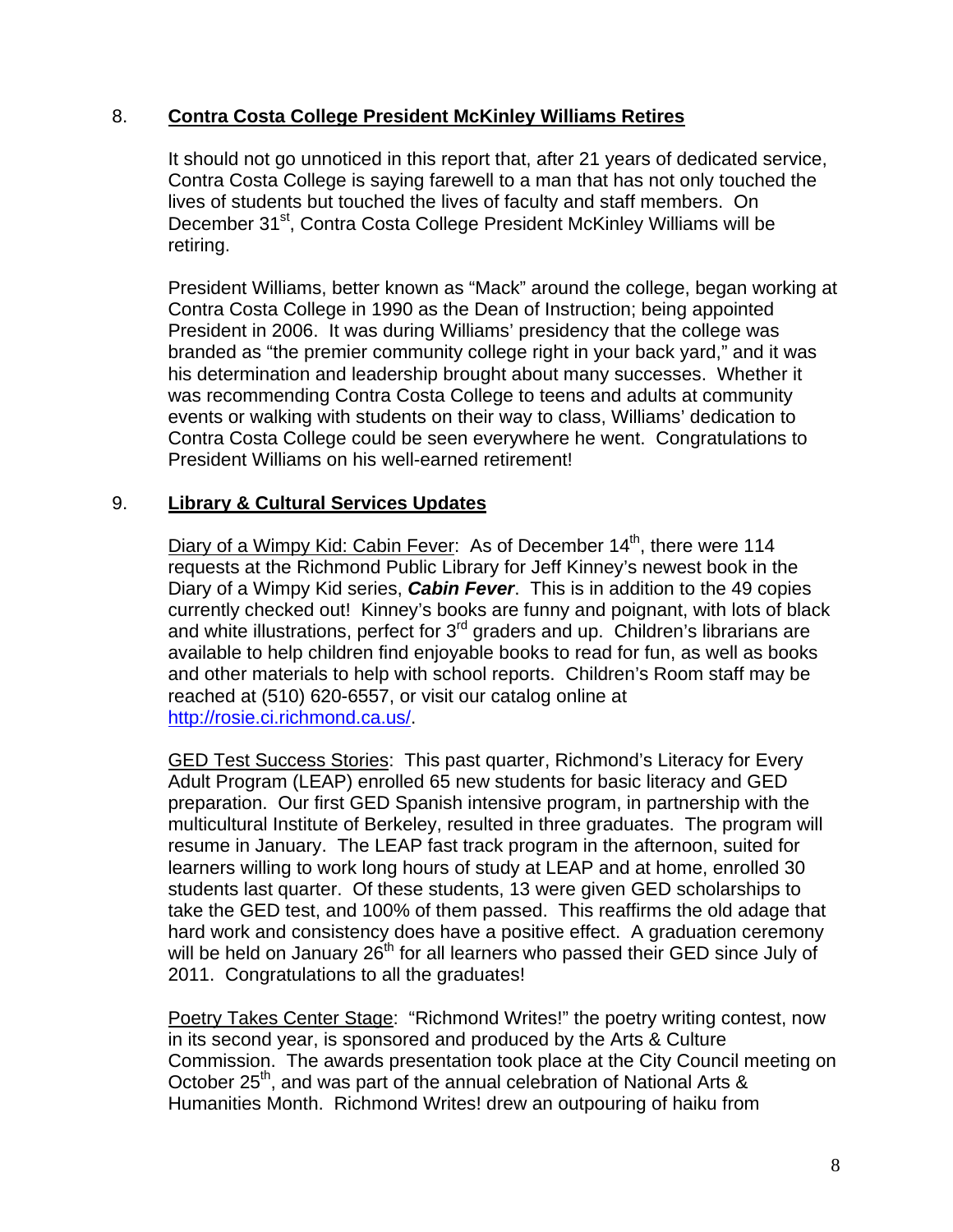Richmond elementary and high school students, as well as the adult literacy program LEAP.

Students were asked to write poetry (including haiku) on themes related to the Iron Triangle Legacy Program that the East Bay Center for the Performing Arts is running. Each student's work was published in a poetry book, along with the list of winners and participating schools and teachers. Every student got a copy, as did the schools, City Council members, and the Richmond Library. First, second and third place winners also received cash awards.

Over 200 entries were judged by an eight-member panel consisting of journalists, poets, editors, a public artist, and a haiku teacher through California Poets in the Schools program. Award winners were as follows: 4 first place, 4 second place, 4 third place, and 11 honorable mentions. Two additional awards were given by the Haiku Society of America, and by California Poets in the Schools.

For more information about the program visit:

[http://richmondwrites.wordpress.com/,](http://richmondwrites.wordpress.com/) and for a video of the awards presentation go to: <http://richmondconfidential.org/>



# 10. **Via Verdi Sinkhole Repair Project Update**

On September 19, 2011, the project design team, Nichols Consulting Engineers (NCE) met with the U.S. Army Corps of Engineers, San Francisco District (Corps) regarding a permit for the Via Verdi culvert replacement project. Cameron Johnson, Chief of the SF District, stated that, because of the scale of the project, an Individual Permit (IP) would be required. Previously the City and NCE had been informed that a Nationwide 3 Permit (NWP) was applicable, which is a more streamlined permitting process for maintenance and repair projects.

The IP is a more time intensive permit and requires a very detailed alternatives analysis to evaluate the practicability of each alternative based on Corps guidelines. This analysis required writing a detailed alternatives analysis report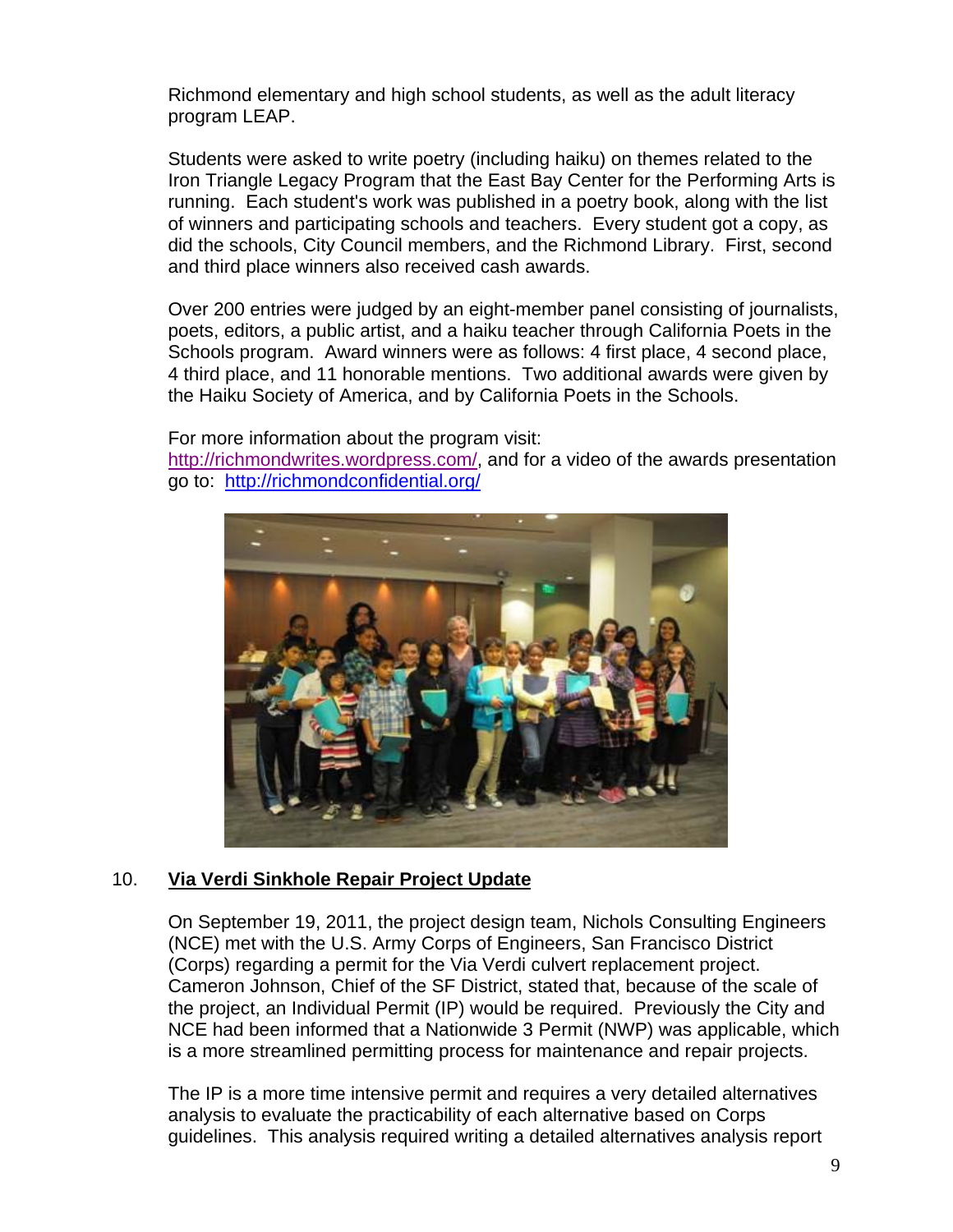with detailed costing and evaluation of 7 alternatives, an examination of legal precedents for Section 404 of the Clean Water Act, consultations with the adjacent cemetery property, and an estimate of land acquisition costs for various improvements. This additional unanticipated analysis was a significant effort as it was completed in parallel to completing the 90% design documents for the project and had impacted the design schedule.

NCE and the City of Richmond have submitted the alternatives analysis to the Corps and met with them on December 21, 2011. The second meeting was received well with a preliminary agreement from the Corps to move forward with the preferred alternative to replace a portion of the collapsed culvert under Via Verdi and replace the remaining original portion of the culvert under El Portal Drive with a new modern reinforced concrete box culvert while daylighting 30 feet of San Pablo Creek. The project is now consistent with project scope-of-work approved by City Council on March 15, 2011.

In addition, the Corps has required a formal consultation with the U.S. Fish and Wildlife Service (USFWS) on the potential for impacts to the California redlegged frog (CRLF) under Section 7 of the federal Endangered Species Act. The Corps has initiated the Section 7 process with the USFWS and the timeline is unknown. However, the Corps has agreed to assist in expediting the review by USFWS, to the extent possible. Along with the required 401 Water Quality Certification, these permitting processes are open-ended and the timelines are unpredictable. City staff and NCE are working to acquire these permits as quickly as possible, and have set an internal deadline of January 31, 2012 for reaching a decision as to whether or not permits will be acquired in time to allow construction starting in March of 2012.

# 11. **North Richmond Community Clean Up Day**

On Saturday, December 10<sup>th</sup>, staff from the City Manager's Office, Planning Department, Code Enforcement and Abatement Division, Police Department, Contra Costa County's Sheriff Department, Public Works Department, Neighborhood House of North Richmond, Community Housing Development Corporation, Richmond Sanitary Service, Sims Metal Management, and Hi-Tech E-Waste Recycling collaborated to bring a monumental clean up day to the North Richmond community. The success of the event was attributed to the outstanding, committed volunteers from the North Richmond neighborhood, Social Progress, Inc., and Men and Women of Purpose.

Volunteers staffed dumpsters, distributed information regarding environmental initiatives, and worked closely with City staff assisting residents during the clean up. This collaborative effort resulted in:

- 352 participants disposing of unwanted items
- 36 seniors receiving assistance from City/County staff and volunteers
- 27 volunteers ensuring the success of the clean up
- 25 dumpsters of debris totaling 71 tons
- 15 food scrap compost pails distributed to Richmond residents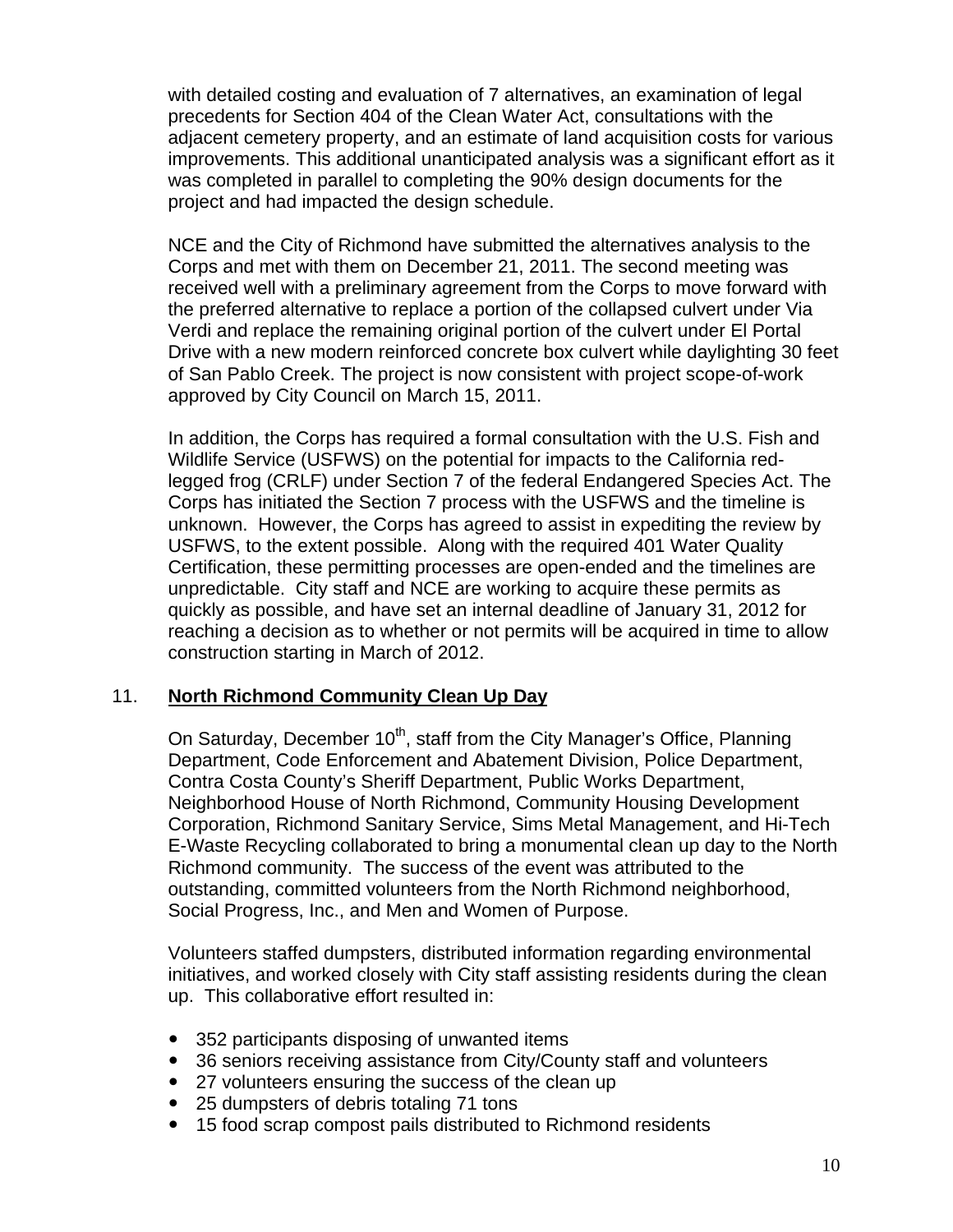

### 12. **Successful Snow Ball**

The Recreation Department hosted the 59<sup>th</sup> Annual Snow Ball on Saturday, December 10<sup>th</sup>, at the Richmond Memorial Auditorium. Over 1,000 students from various West Contra Costa Unified High Schools were in attendance and had a very enjoyable evening with dancing, light refreshments and a photographer to capture the memories. The highlight of the evening was the coronation ceremony where the Snow Ball King and Queen, from Richmond High School and El Cerrito High School, were crowned.

### 13. **Plan Bay Area Workshop at Richmond Auditorium on Monday, January 23rd**

The Association of Bay Area Governments (ABAG) and the Metropolitan Transportation Commission (MTC) invite the public to attend a Plan Bay Area workshop. ABAG and MTC have prepared several scenarios for what the Bay Area could look like in 2040 and are now asking for community input in selecting desired features among the alternative planning choices, and prioritizing transportation investments. The workshop will be held on Monday, January 23<sup>rd</sup>, at 5:45 PM at the Richmond Auditorium, 403 Civic Center Plaza. Space at each workshop is limited to 100 people; early registration is strongly encouraged. You can register at [http://www.onebayarea.org/workshops/.](http://www.onebayarea.org/workshops/) Walk-ins at the meeting will be accommodated as space allows. Refreshments will be provided. Let's plan together for a future that enhances the economy, environment and social equity, and our communities' livability.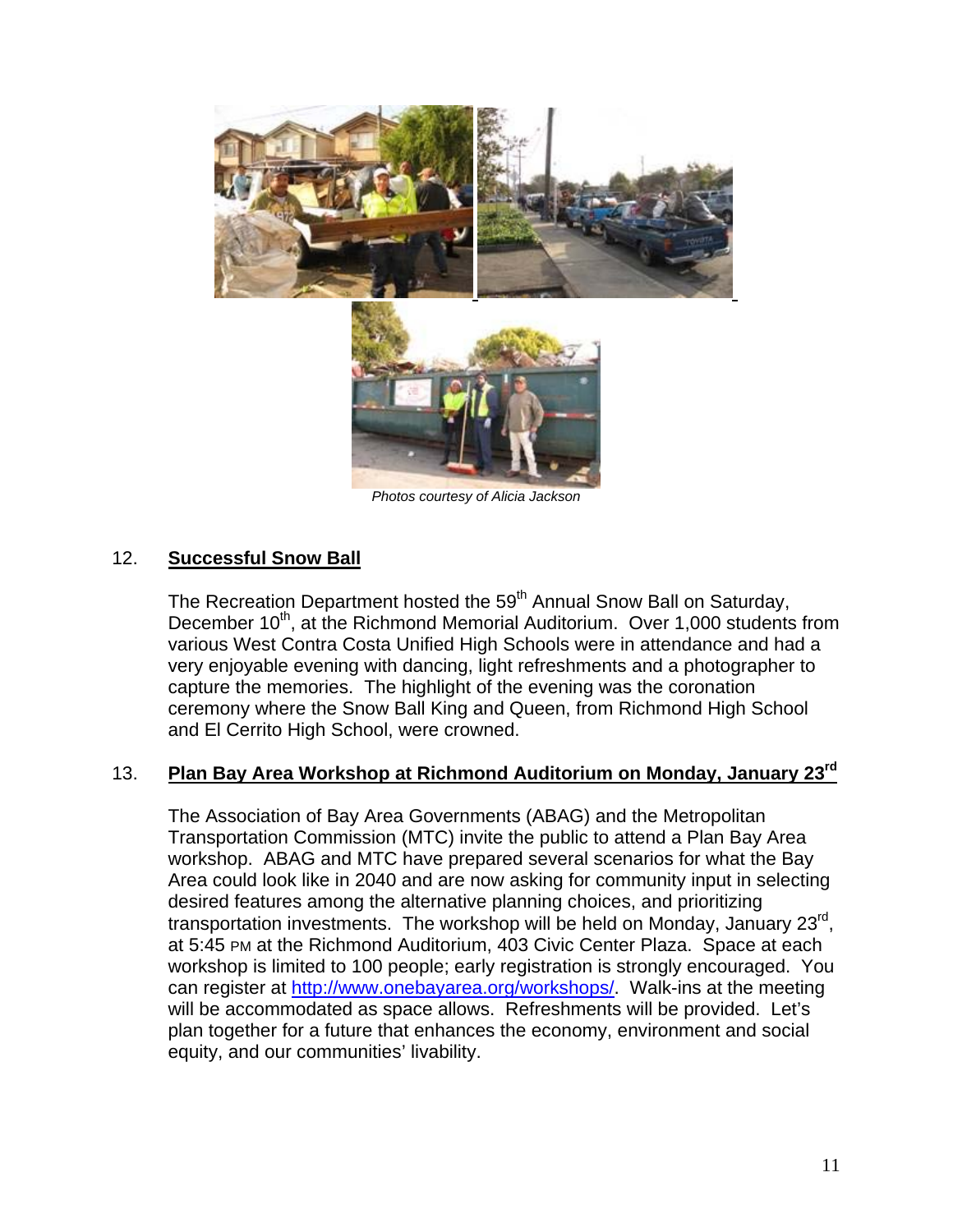# 14. **Engineering Services Capital Improvement Project Updates**

Richmond Ohlone/Greenway Gap Closure: The design phase of the project to provide a safe crossing at San Pablo Avenue between the Richmond Greenway and El Cerrito Ohlone bike and pedestrian trail has been completed. Staff received notification from the Metropolitan Transportation Commission (MTC) that Safe Routes to Transit will fund \$501,000 towards construction. Staff is still waiting for a response from the California Rivers Parkway and Strategic Growth Council for an additional \$883,000 that is required to fully fund this project.

May Valley and Park View Series Street Light Conversion: The antiquated series street lighting system in the May Valley and Park View neighborhoods will be converted to a parallel system using LED lights which will decrease energy consumption, reduce maintenance efforts, and increase average lighting levels 4 times greater than the existing system. The project went out to bid Friday, December  $2^{nd}$ , with Bid Opening scheduled for Tuesday, January 10<sup>th</sup>.

LED Street Light Conversion (Various Locations): San Pablo Avenue, Cutting Boulevard, 23<sup>rd</sup> Street, and the Richmond Parkway will be converting its existing streetlight fixtures to brighter and lower energy consuming LEDs. The project went out to bid Friday, December 9<sup>th</sup>, with Bid Opening scheduled for Thursday, January 12<sup>th</sup>.

Annual Sewer Pipeline Repair and Rehabilitation Projects: The Engineering Services Department and Veolia continued work on the 2011/2012 annual sewer pipeline repair and rehabilitation project. A summary of work in progress is listed below:

| Installed 8"                                    | <b>Paving Completed</b>         | <b>Work Scheduled</b>               | <b>Work Scheduled for</b>     |
|-------------------------------------------------|---------------------------------|-------------------------------------|-------------------------------|
| <b>Mainlines</b>                                |                                 | this Week                           | 1 <sup>st</sup> Week January  |
| $38^{th}$ , $39^{th}$ , $40^{th}$ , & $41^{st}$ | <b>Roosevelt Avenue</b>         | $38^{th}$ , $39^{th}$ and $40^{th}$ | <b>Esmond Avenue</b>          |
| <b>Streets between</b>                          | between 39 <sup>th</sup> and    | <b>Streets between</b>              | between McLaughlin            |
| <b>Roosevelt and Clinton</b>                    | 44 <sup>th</sup> Streets        | Roosevelt and                       | and Lassen Streets            |
| Avenues                                         |                                 | <b>Clinton Avenues</b>              |                               |
| <b>McLaughlin Street</b>                        | 42 <sup>nd</sup> Street between | Roosevelt Avenue                    | McBryde Avenue                |
| between Solano and                              | Roosevelt and                   | between 38 <sup>th</sup> and        | between Amador and            |
| <b>Garvin Avenues</b>                           | <b>Wilson Avenues</b>           | 41 <sup>st</sup> Streets            | <b>Kern Streets</b>           |
| <b>McLaughlin Street</b>                        |                                 | <b>Florida and Center</b>           | 33rd Street between           |
| between Garvin and                              |                                 | Avenues between                     | <b>Nevin and Barrett</b>      |
| <b>Esmond Avenues</b>                           |                                 | South 39 <sup>th</sup> and          | Avenues                       |
|                                                 |                                 | South 41 <sup>st</sup> Streets      |                               |
| 30th Street between                             |                                 | South 45 <sup>th</sup> and          | South 36 <sup>th</sup> Street |
| <b>Roosevelt and Grant</b>                      |                                 | South 47 <sup>th</sup> Streets      | between Cutting               |
| Avenues                                         |                                 | between Wall and                    | <b>Boulevard and Wall</b>     |
|                                                 |                                 | <b>Ohio Avenues</b>                 | Avenue                        |
| Lincoln Avenue at 9 <sup>th</sup>               |                                 | South 35 <sup>th</sup> and          | <b>Humboldt Street</b>        |
| <b>Street</b>                                   |                                 | South 39 <sup>th</sup> Streets      | between Dimm                  |
|                                                 |                                 | between Wall and                    | <b>Street and Zara</b>        |
|                                                 |                                 | <b>Ohio Avenues</b>                 | Avenue                        |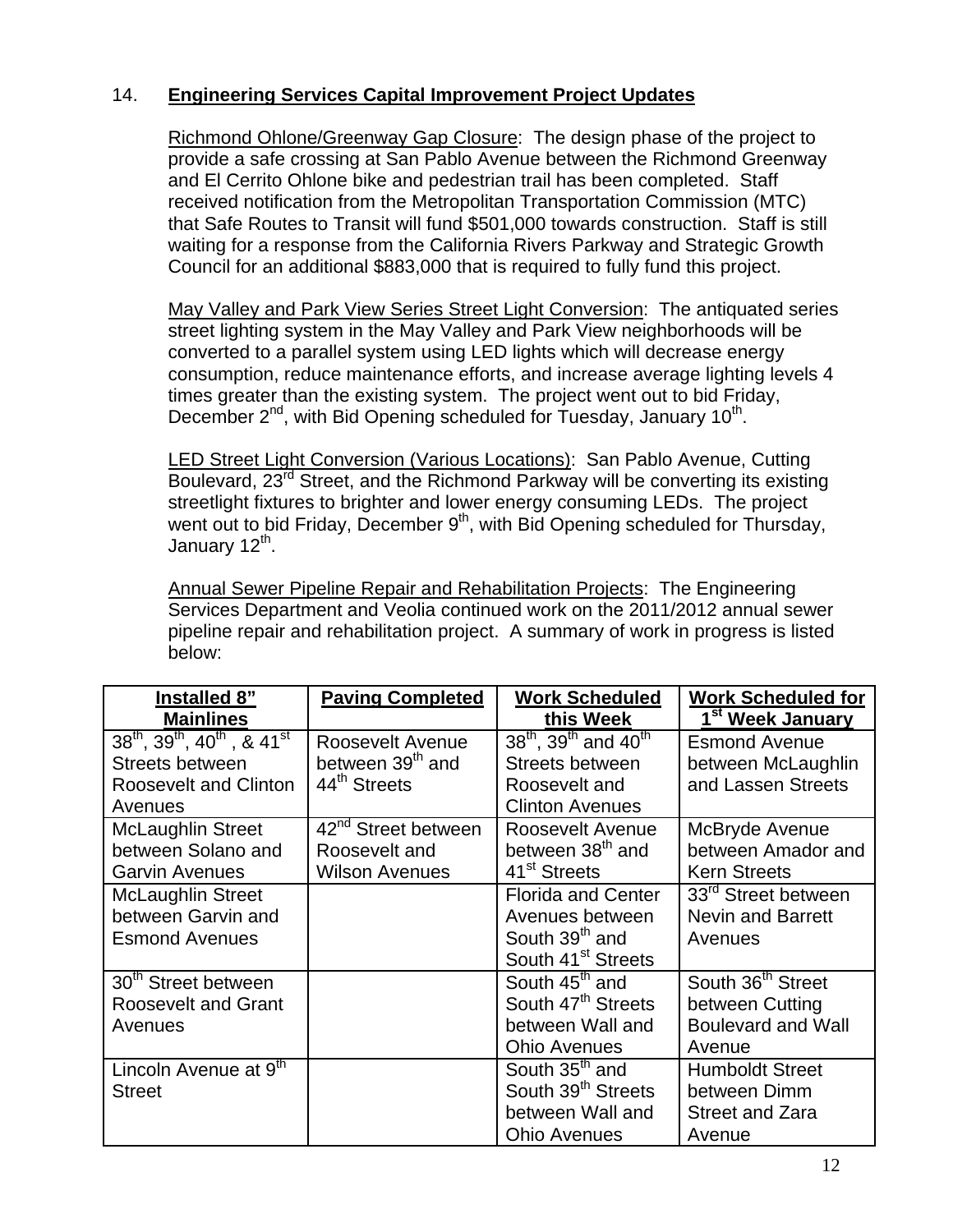| <b>Hellings Avenue</b><br>between 18 <sup>th</sup> and 20 <sup>th</sup><br><b>Streets</b> | <b>Waller Avenue</b><br>between South 33rd<br>and South 39 <sup>th</sup><br><b>Streets</b>           | <b>Wilson Avenue from</b><br>44 <sup>th</sup> street to Garvin<br>Avenue                                                         |
|-------------------------------------------------------------------------------------------|------------------------------------------------------------------------------------------------------|----------------------------------------------------------------------------------------------------------------------------------|
| 38 <sup>th</sup> Street between<br><b>Roosevelt and Cerrito</b><br>Avenues                | <b>Wall Avenue</b><br>between South 35 <sup>th</sup><br>and South 39 <sup>th</sup><br><b>Streets</b> | $39^{th}$ , $40^{th}$ , $41^{st}$ , $42^{nd}$ ,<br>43rd, and 44 <sup>th</sup> Streets<br>between Roosevelt<br>and Wilson Avenues |
| Sonoma Street<br>between Ralston and<br><b>McBryde Avenues</b>                            |                                                                                                      | Roosevelt Avenue<br>between 38 <sup>th</sup> and<br>44 <sup>th</sup> Streets                                                     |

There is no work scheduled next week due to the Holidays.

Any questions related to the ongoing 2011/2012 annual sewer pipeline repair and rehabilitation project may be directed to Mr. Fadi Alabbas at (925) 323-8937. Those interested may also follow our daily Twitter updates at [www.twitter.com/CoR\\_Engineering](http://www.twitter.com/CoR_Engineering).

# 15. **Public Works Updates**

The Public Works Department will have skeleton crews in place next week, December 26<sup>th</sup> through December 30<sup>th</sup>, addressing emergency maintenance of parks, facilities maintenance, potholes, street sweeping and equipment services. If there is an emergency, please direct phone calls to (510) 621-1610.

Parks and Landscaping Division: Two weeks ago, crews completed landscape improvements and irrigation repairs at Fire Station 68; completed vegetation maintenance on the Richmond Parkway; installed mulch in the medians on Cutting Boulevard from South  $37<sup>th</sup>$  to South  $42<sup>nd</sup>$  Streets; began the median landscape work on Carlson Boulevard from I-80 to Van Fleet Avenue; seeded and dressed the turf area at promontory point on the Bay Trail; and landscaped the Hilltop Landscape Maintenance District office. The tree crew cut trees on Sacramento Avenue, Panama Avenue, and South 59<sup>th</sup> Street, and trimmed trees on Chanslor Avenue and at the entrance to Crescent Park.



Mulch Installation on Cutting Boulevard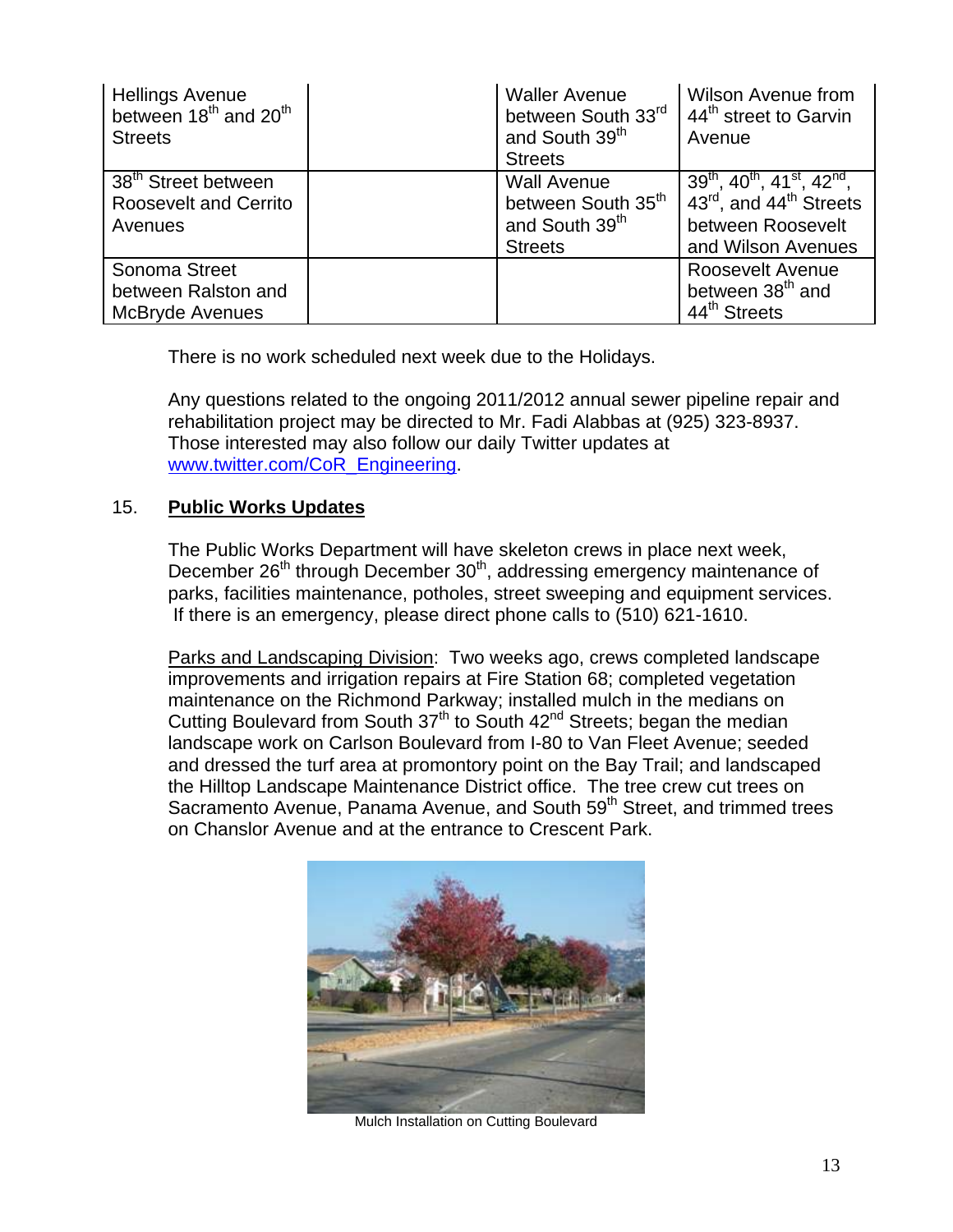

Carlson Boulevard Median Landscaping



Landscaping at the Hilltop Landscaping Office

During the past week, crews completed work on the retaining wall at the Richmond Plunge tennis courts; completed the mulch installation of the Carlson Boulevard medians from South 42<sup>nd</sup> Street to Interstate 80; completed the fence extension fabrication for Baxter Creek; restored the bleachers at Nicholl Park tennis courts; cleaned up the landscape at Bay Vista Park; and completed the Fire Station 68 landscape improvements. The tree crew performed tree maintenance along Nicholl Avenue, 2nd Street, and Florida Avenue.



*Richmond Plunge Retaining Wall*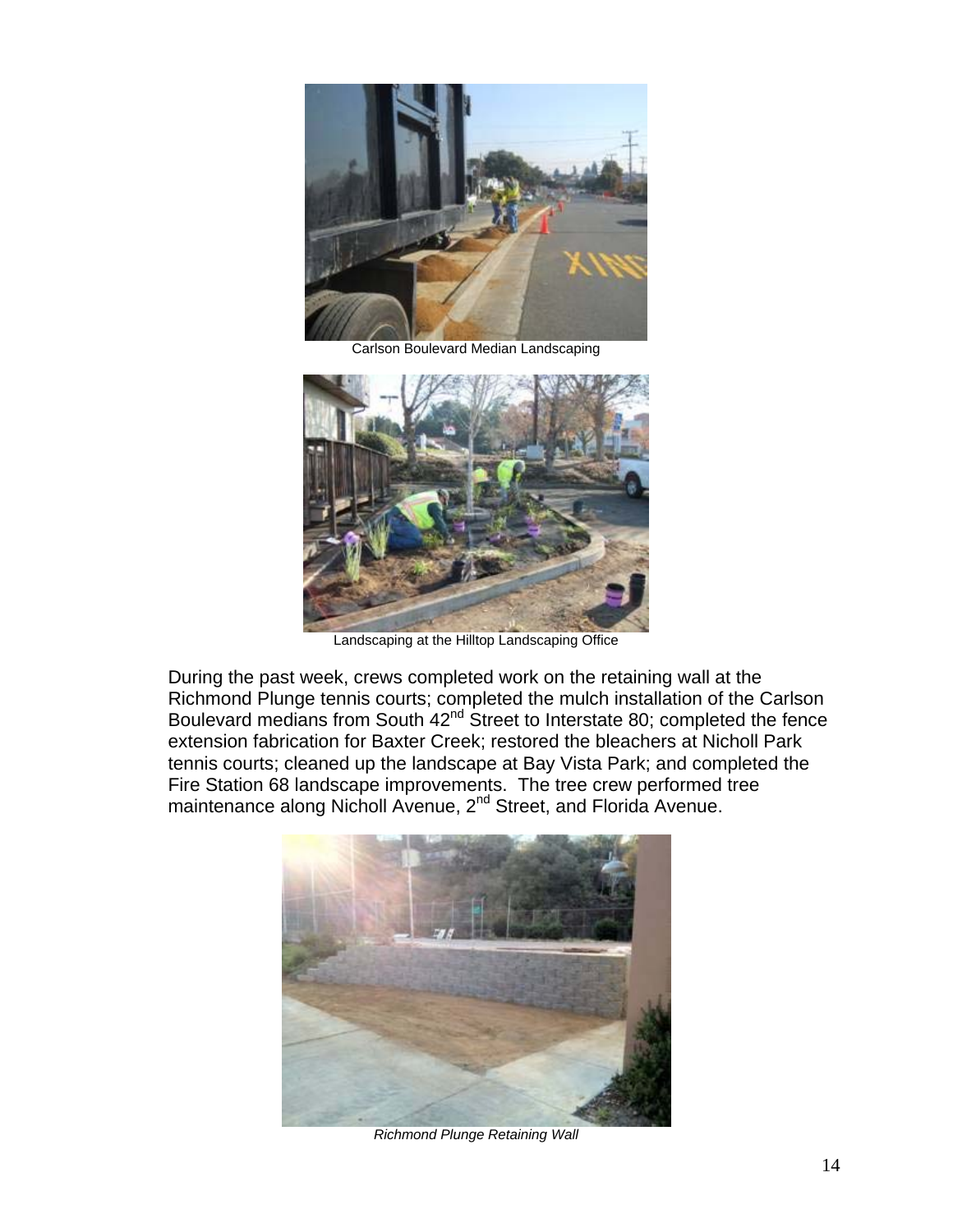Facilities Maintenance Division: Two weeks ago, the carpenters installed 1,200 linear feet of additional railing in the catwalk area of the Auditorium; removed and replaced the locksets on the restroom doors. The stationary engineers rebuilt the boiler feed pump at 440 Civic Center Plaza and repaired the boiler at the Richmond Swim Center.

Utility workers also replaced broken toilet seats at the Booker T. Anderson Community Center and completed pest control within the KCRT office area. Painters began painting the interior of the Point Richmond Community Center and painted sections of 440 Civic Center Plaza.

This past week, the carpenters secured the storage area of the Disable People's Recreation Center (DPRC). The stationary engineers fabricated and installed equipment guards in the mechanical room of the Auditorium; repaired the hot water recirculation pump at Booker T. Anderson Center; and replaced the valve in the steam boiler.

Utility workers addressed safety issues at the May Valley Community Center; replaced mats within 440 Civic Center Plaza; and cleaned the carpet at the Westside Library. Painters began painting the interior of the Point Richmond Community Center, and painted areas of Fire Station 66.

Electricians built and installed a wire theft alarm for Shimada Park; repaired the tunnel lighting in the Auditorium; and re-lamped the intersection of the Richmond Parkway and Gertrude Avenue.

Streets Division: Two weeks ago, crews completed the resurfacing of Chanslor Avenue from Espee Avenue to Marina Way, and 20<sup>th</sup> and 21<sup>st</sup> Streets between Espee and Chanslor Avenues. Staff also prepared and paved Crescent Park's driveway and parking area, and repaired potholes throughout the city.

This past week, crews worked on the various potholes throughout the city.

*A reminder*, that there will be limited street sweeping over the next two weeks. On Monday, December 26<sup>th</sup>, there will be no street sweeping in the remainder of the Santa Fe, Point Richmond, Marina Bay and Coronado areas.

Equipment Services Division: During the past two weeks, staff completed training on the new stencil and cone truck; decommissioned nine vehicles; and completed state smog tests for the Richmond fleet.

\* \* \* \* \*

*Feel free to contact me if you have any questions or comments about these or any other items of interest to you.*